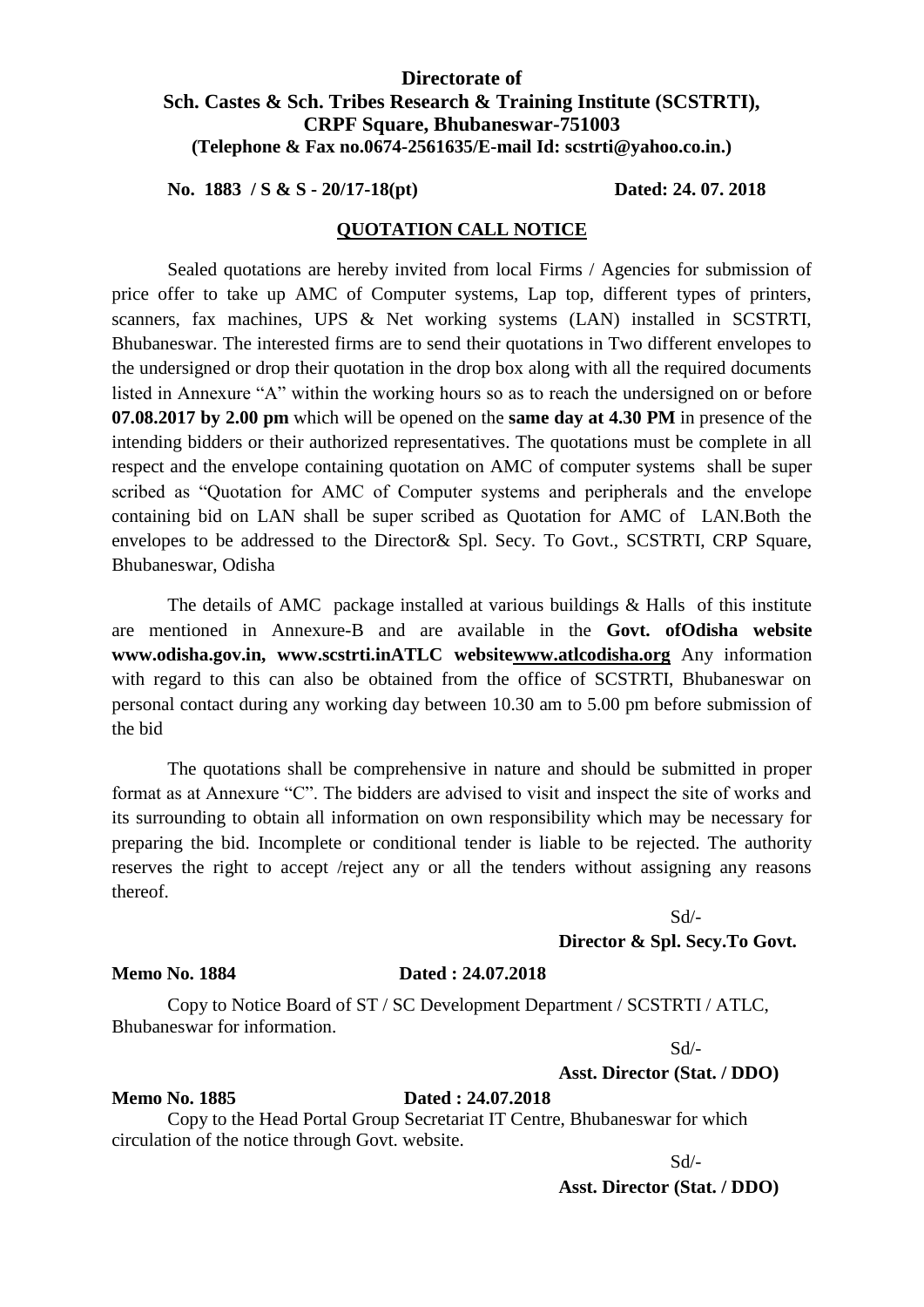Terms and Conditions for the AMC of Computer systems, different types of printers, scanners, fax machines, UPS & other computer peripherals and existing LAN systems.The quotation should be enclosed with signed copy of the following documents:

- $\triangleright$  GST registration number.
- $\triangleright$  Submit up-to-date copy of GST deposit acknowledgement payment Challan
- $\triangleright$  The interested firm shall possess experience of minimum 3 years in the similar field having AMC in Government offices/ PSU especially in and around Bhubaneswar .
- $\triangleright$  Valid license/registration /authorization certificate for maintenance work.
- $\triangleright$  The Firms shall have its own qualified Maintenance and the work should not be given to any other sub-contractor in any case.
- $\triangleright$  The quoted price/rate should be unit price and exclusive of all applicable taxes..
- $\triangleright$  The AMC quoted rate must be comprehensive in nature which will cover all computer peripherals and existing LAN systems
- $\triangleright$  The release of payment will be made on the quarterly basis (at the end of each quarter) on the production of "Satisfactory Service Certificate" in the prescribed format from all the Sectional Head of the SCSTRTI wherein those peripherals have been installed and covered under the AMC.
- $\triangleright$  Even if no call is made by the office, the firm is required to undertake preventive maintenance by checking all the computer peripheralsand existing LAN systems. at least once every month and servicing in every three months and confirm that the computer peripherals are in the best of the working conditions. A record of such preventive maintenance carried out should be submitted on each occasion before the authorized officer.
- $\triangleright$  All service request/calls for repair work must be attended within 24 hours of the complaint being lodged with the AMC Provider. There should be adequate number of Telephone lines for lodging of service requests. If the AMC Provider firm failed to attend the calls within 24 hours, this office reserves the right to get the work done by other firms and deduct such expenses from the AMC charges. In the Case of exceptional and repeated delays, poor services, fault, break down, etc, this office reserves the right to deduct such costs as deemed to be necessary by way of damages and may also cancel the AMC unilaterally.
- $\triangleright$  Details of computer peripherals and existing LAN systems to be covered under AMC along with the location of installation are given in Annexure "B".
- $\triangleright$  However, new computer system purchased from time to time after expiry of warranty period shall also be taken up for maintenance on the same terms & conditions during the AMC period.
- $\triangleright$  Merely submission of Quotation does not entitle the firm to forward its claim for awarding the AMC even if it has quoted the lowest rates. The AMC will be awarded to the eligible firm only after all the formalities as per the terms and conditions are complied with and valid documents are produced to the satisfaction of this office.
- $\triangleright$  The firms must have a similar experience of successfully undertaking the AMC of computer peripherals and existing LAN systemsin a Government Organization/Semi – Government Organization/PSUs. List of such Clients and Quantum of AMC handled must invariably be enclosed with the technical bid.
- $\triangleright$  The bidder must ensure that the conditions laid down for submission of offers detailed herein are correctly and completely fulfilled. The offer found to be deficient in any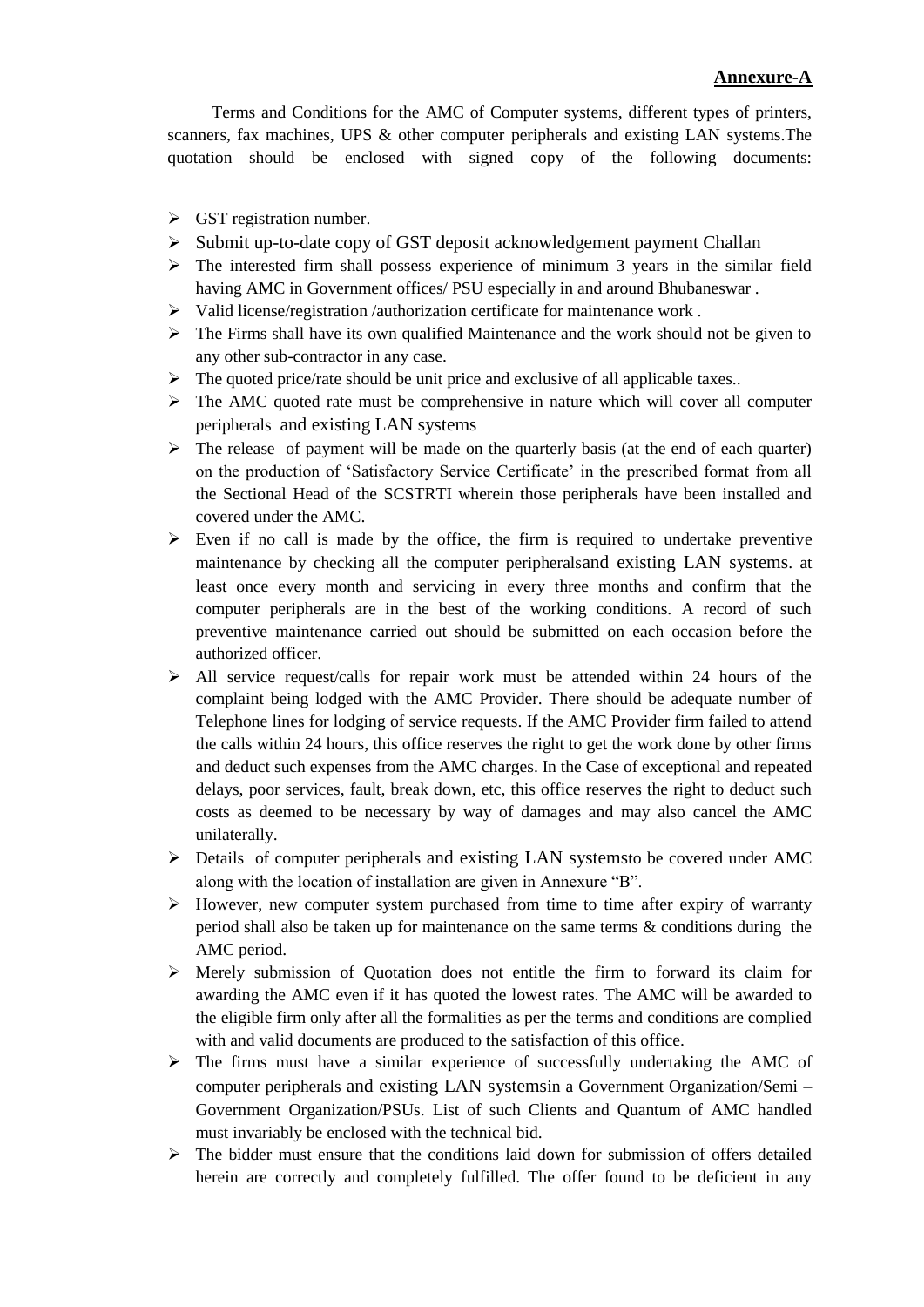respect shall summarily be rejected. Similarly, conditional offers and offers with terms and conditions inconsistent with those contained in this document shall be rejected.

- The offer should also include processing fee (Non-refundable) **of Rs.1000/- (OneThousendonly** )in shape of Bank Draft drawn in favor of the **Director, SCSTRTI.**
- **A Security deposit / Bank Draftof Rs.5000/- (Rupees Five Thousand only)** will have to be deposited by the Contractor to whom the AMC is awarded before Annual Maintenance Contract for which no interest will be paid. This amount will be refunded on completion of the AMC term. The Security Deposit will be forfeited if any of the condition of the contract is contravened and action deemed proper may be taken against the contractor.
- $\triangleright$  The selected firm has to sign a separate AMC agreement with this office and shall be binding upon the every clauses of agreement. AMC will be for a period of one year commencing from the date of the agreement comes into force. This can be cancelled unilaterally by this office whenever the service is not found to be satisfactory or up to the mark.
- $\triangleright$  In case of payment related dispute the same may be settled by both the parties/Director and the AMC holder.
- $\triangleright$  After completion of the maintenance work the agency, shall clean the site and remove the debris (that is associated to the work) from the site.
- $\triangleright$  In case of any violation of the terms and conditions the contract will be terminated with issue of a month's notice in writing.

Date:

Place: Signature of the bidder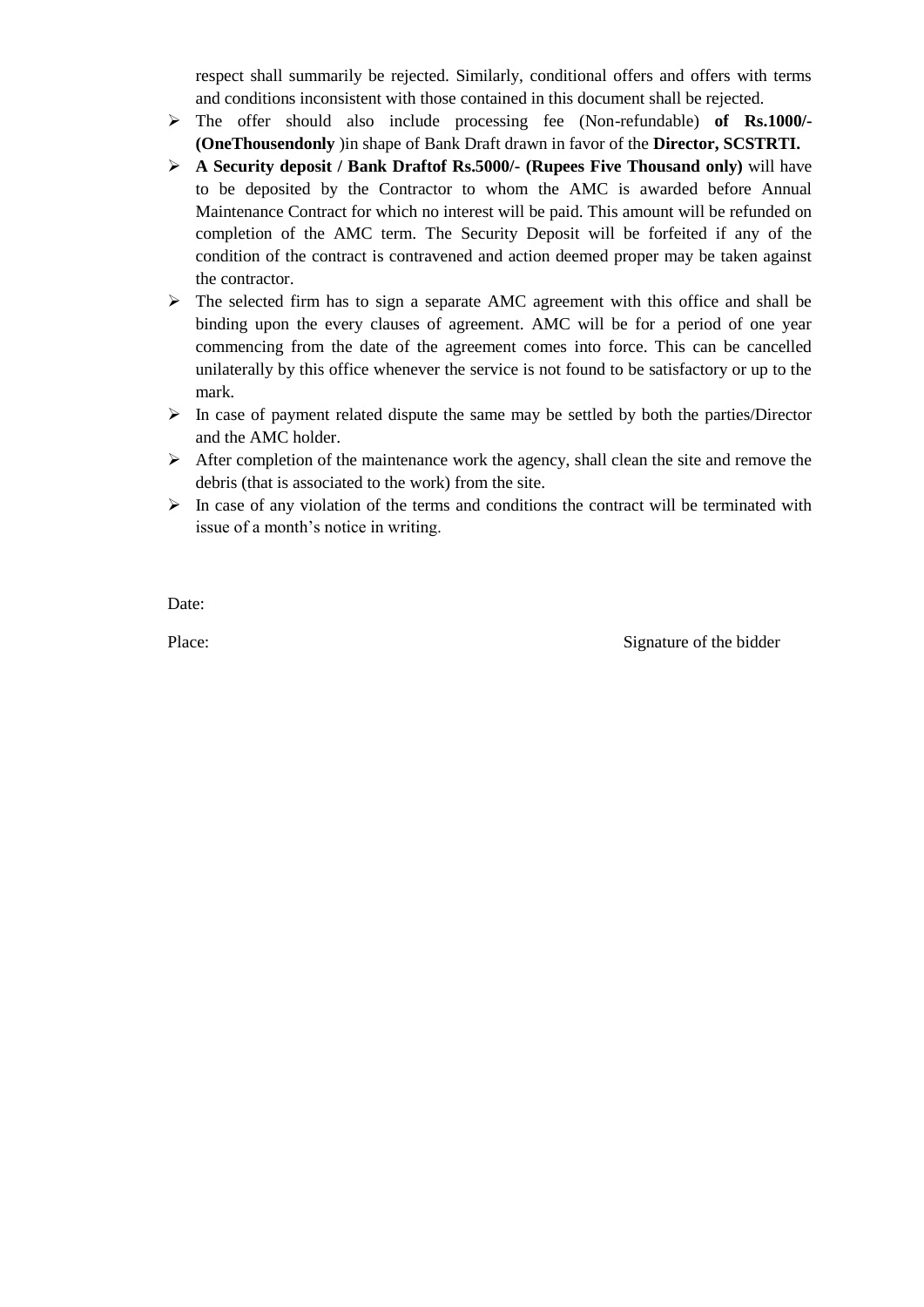# **Annexure-B**

|                             | <b>Status of Computers and other related items</b> |                         |                                                   |                |                                              |                                   |                                                |
|-----------------------------|----------------------------------------------------|-------------------------|---------------------------------------------------|----------------|----------------------------------------------|-----------------------------------|------------------------------------------------|
| <b>SI</b><br>N <sub>0</sub> | Name of the item                                   | <b>Item</b><br>quantity | No. of<br>item<br><b>Under</b><br><b>Warranty</b> | Total<br>Items | Date of<br><b>Warranty</b><br><b>Expires</b> | <b>Items</b><br><b>Functional</b> | <b>Total item</b><br>to be under<br><b>AMC</b> |
| $\mathbf{1}$                | Acer(All in one)                                   |                         | 1                                                 |                | 09.03.2019                                   | OK                                |                                                |
|                             | Different make Desktop                             |                         | $\overline{4}$                                    |                | 16.01.2019                                   | OK                                |                                                |
| $\overline{2}$              | Computer                                           |                         | $\mathbf{1}$                                      |                | 24.05.2019                                   | OK                                |                                                |
|                             |                                                    | 35                      |                                                   | 35             |                                              | OK                                | 35                                             |
| 3                           | Laptop                                             | $\overline{2}$          | $\overline{4}$                                    | $\overline{2}$ | 09.03.2019                                   | OK                                | $\overline{2}$                                 |
| $\overline{4}$              | <b>UPS</b>                                         | 39                      | 1                                                 | 39             | 23.05.2019                                   | OK                                | 39                                             |
| 5                           | Samsung, HP MFD                                    |                         |                                                   |                |                                              | OK                                |                                                |
|                             | Printer                                            | 5                       |                                                   | 5              |                                              |                                   | 5                                              |
| 6                           | HP, Samsung & Canon<br>Printer                     | 12                      | $\overline{2}$                                    | 12             | 23.05.2019                                   | OK                                | 12                                             |
| $\tau$                      | Samsung colour printer<br>C410W                    | $\overline{2}$          |                                                   | $\overline{2}$ |                                              | OK                                | $\overline{2}$                                 |
| 8                           | EPSON DMP printer                                  |                         |                                                   | 1              |                                              | OK                                | $\mathbf{1}$                                   |
|                             | <b>WIPRO DMP Printer</b>                           |                         |                                                   |                |                                              | OK                                | $\mathbf{1}$                                   |
| 9                           | Scanner                                            | $\overline{2}$          | $\mathbf{1}$                                      | $\overline{2}$ | 23.05.2019                                   | OK                                | $\boldsymbol{2}$                               |
| 10                          | Fax                                                |                         |                                                   |                |                                              | OK                                | $\mathbf{1}$                                   |
|                             | <b>Total item</b>                                  | 100                     | 14                                                | 100            |                                              | 114                               | 100                                            |

The list of installation for computer peripherals and existing LAN systems

Date:

Place: Signature of the bidder